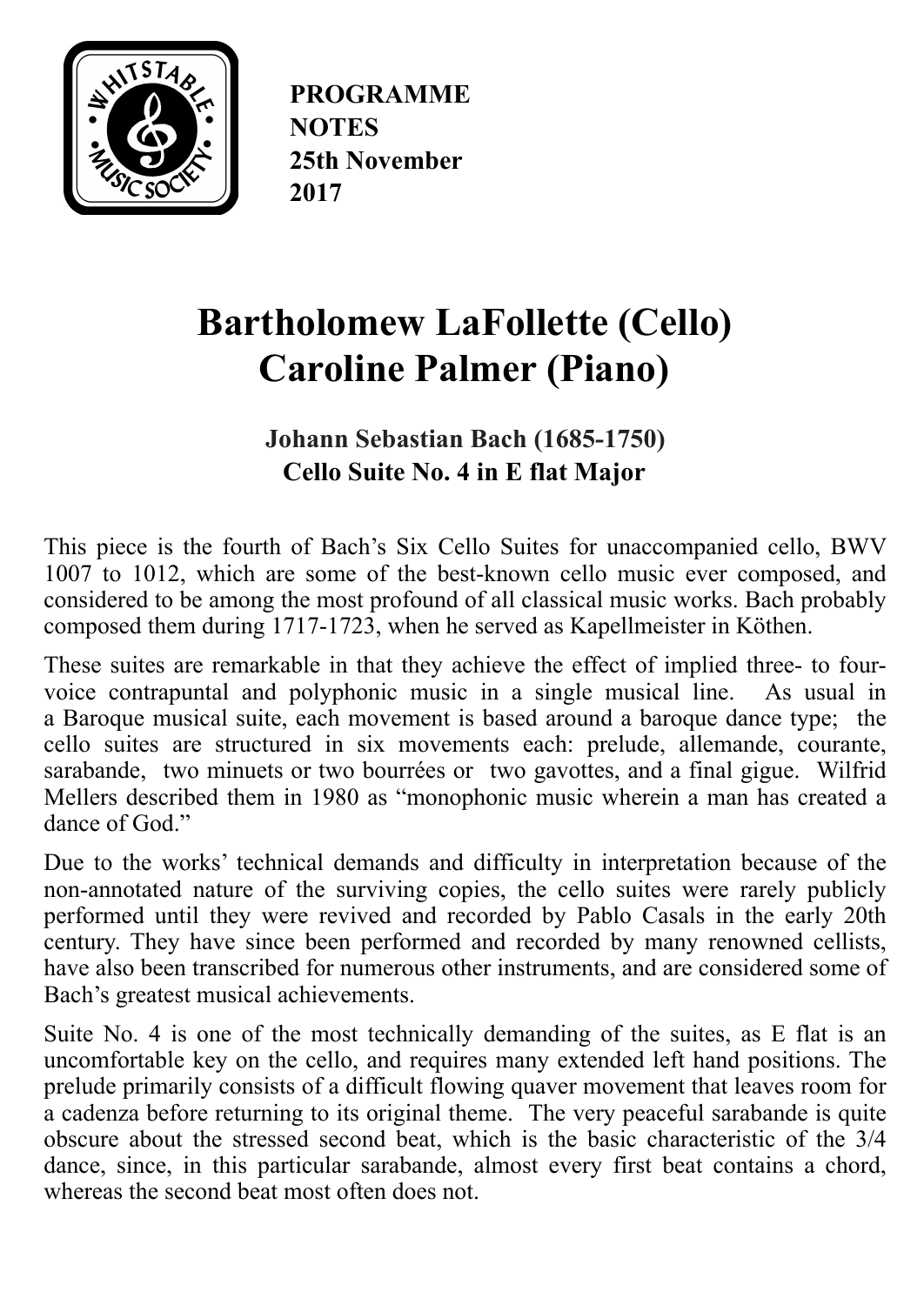### **Franz Schubert (1797-1828) Arpeggione Sonata in A minor D821 (1824)**

1. Allegro moderato 2. Adagio in [E major](https://en.wikipedia.org/wiki/E_major) 3. Allegretto in [A major](https://en.wikipedia.org/wiki/A_major)

This sonata is the only substantial extant composition for the [arpeggione](https://en.wikipedia.org/wiki/Arpeggione) ("a bowed guitar"). Schubert composed this for his friend [Vincenz Schuster,](https://en.wikipedia.org/w/index.php?title=Vincenz_Schuster&action=edit&redlink=1) who invented the arpeggione only the previous year. By the time the sonata was published posthumously in [1871,](https://en.wikipedia.org/wiki/1871_in_music) the arpeggione had long since vanished. Today, it is heard almost exclusively in transcriptions for cello (or viola) and piano.

The first movement, in A minor, is imbued with sadness and joy (as was Schubert's own life), the beauty, sensitivity and lyricism of its first theme contrasting with the carefree nonchalance of the second, a shattering outburst of pain at the climax of the development section and culminating in the death sentence of the two closing chords .The second movement theme is derived from the Larghetto of Beethoven's Second Symphony, and shares the simplicity of the Largo of Chopin's later Cello Sonata. However, a sinister undercurrent emerges, threatening the tranquil beauty of this world and anticipating the icy bleakness of the *Winterreise*. It ends in an experience close to death, the pace slowing almost to a complete stop before finding the most fragile of lifelines to carry the music through to the finale. The last movement begins as an ecstatic rondo, the gushing theme predominantly bathed in the sunshine of A major, interspersed with energetic, lively interludes with traces of folk idioms and demanding considerable virtuosity from both performers. A nostalgic piano solo temporarily eclipses the spotlight on the string instrument before the final return of the rondo theme, ending with one of the many rising arpeggios (broken chords) that characterise this work, a positive and satisfying end to a composition that has reflected the whole gamut of human experience.

#### $\bullet$  **6 ∞ INTERVAL** *& &*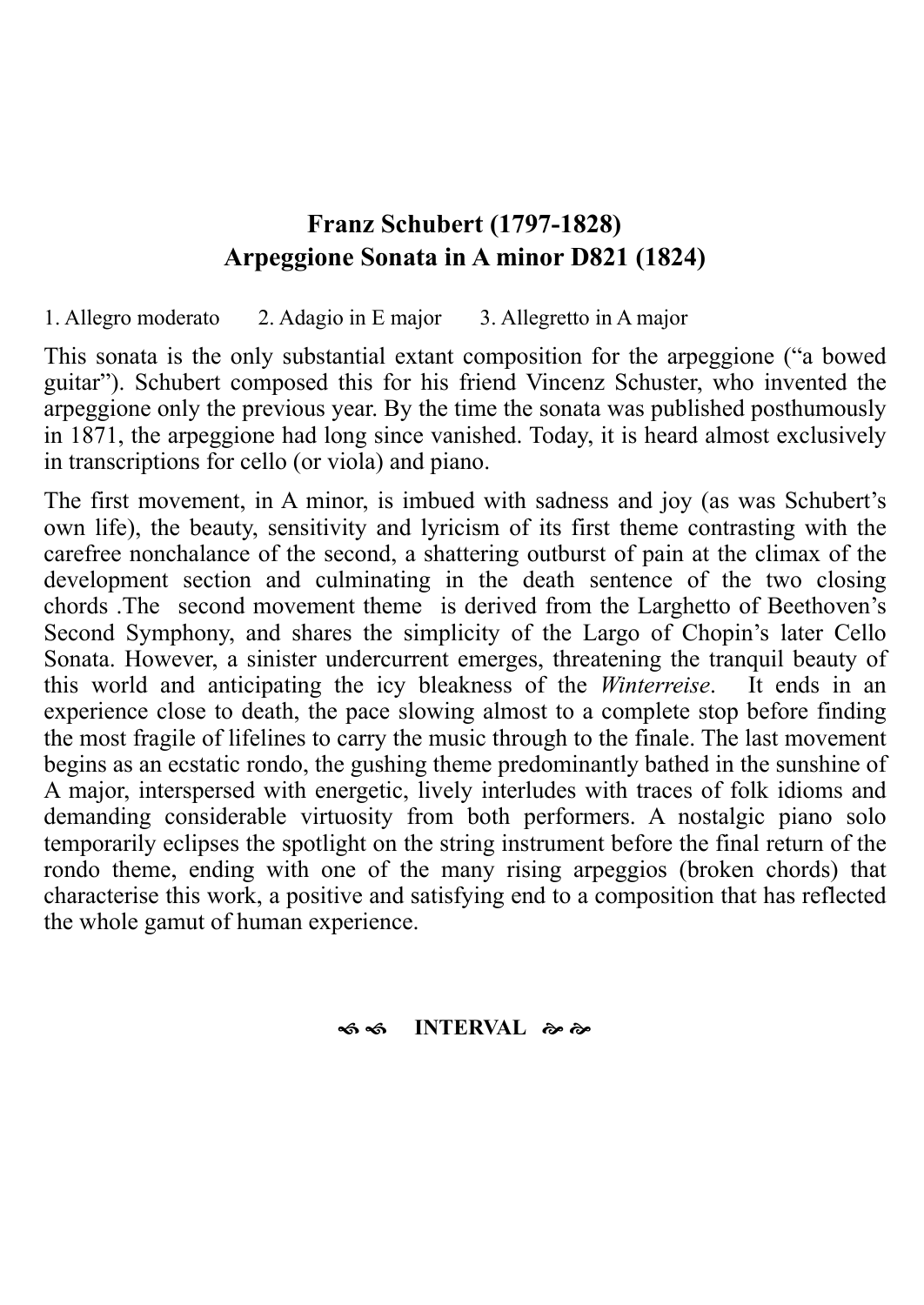## **Johannes Brahms (1833-1897) Four Serious Songs Op. 121 (1896)**

This work is a cycle of four [songs](https://en.wikipedia.org/wiki/Lied) for [bass](https://en.wikipedia.org/wiki/Bass_(voice_type)) and piano, and represents the only composition published in the last year of Brahms's life. They are compact, refined, uncompromising masterpieces, with words from the Bible. The biblical texts of the first two songs are chosen from the pessimistic early chapters of Ecclesiastes and the third from the apocryphal book of Ecclesiasticus (or Jesus Sirach). The fourth song, the major-key hymn to love (or "charity") from Paul's First Epistle to the Corinthians is not as "serious," but it represents the culmination of a progression across the cycle from bitterness to edification, from pessimistic realism to humanistic transcendence. Nonetheless, as in the Requiem, Brahms wanted no misunderstanding, so they are explicitly "serious," not "sacred." The songs were composed during his good friend Clara Schumann's final illness, and when he himself was suffering from liver cancer, hence the sombre mood that brought them forth. The progression from despair to love across the set is reflected in the fact that each song becomes more "major" than the one before it. No. 1 is completely minor. Nos. 2 and 3 have major-key endings, but that of No. 3 is proportionally larger. Nos. 2 and 3 display some thematic connections in their chains of descending thirds. The piano parts are generally rather economical, although the faster "dust storm" sections of No. 1 and the many left-hand leaps of No. 4 are challenging. No. 3, particularly when it reaches the section in 4/2 (*alla breve*), has a benedictory character from which No. 4 must work hard to escape. The songs are meant for bass, made explicit by Brahms through his use of the bass clef. A high-voice version exists, and women do sing them on occasion, but there is no doubt that Brahms's indication of a lower male voice is the most suited for the songs, even when it is strained to its upper limit at the end of No. 4. The texts lend themselves to several effective shifts of meter, tempo, and occasionally key. This uncompromisingly honest final testament of the sung word is also a textbook pattern for how to set biblical texts in a skilful manner.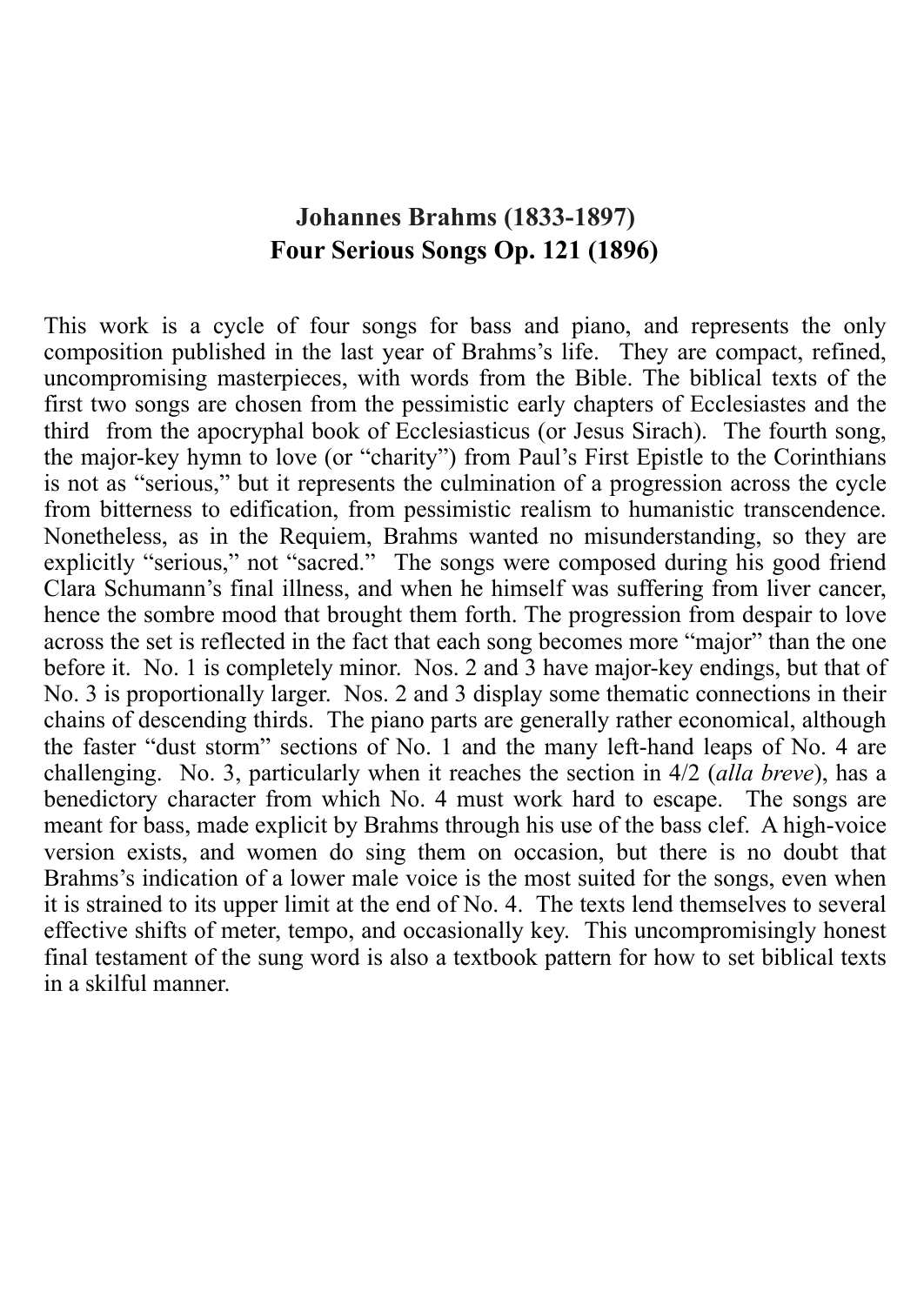# **Edvard Hagerup Grieg (1843-1907) Sonata for cello and piano in A minor, Op. 36 (1883)**

1.Allegro agitato 2. Andante molto tranquillo 3. Allegro molto e marcato

[Grieg](https://en.wikipedia.org/wiki/Edvard_Grieg) composed this piece, his only work for this combination, for his brother John, a keen amateur cellist. The work borrows themes from Grieg's own *[Funeral March](https://en.wikipedia.org/wiki/Funeral_March) in memory of Richard Nordraak* and the [wedding march](https://en.wikipedia.org/wiki/Wedding_march) from his *Three Orchestral Pieces from Sigurd Jorsalfar.*

[Grieg](https://www.allmusic.com/artist/grieg-mn0000198512)'s frustrations and difficulties with traditional genres (sonata, string quartet, symphony, etc) are well-documented in his personal letters, but this cello sonata's urgent energetic dramatic thrust, as well as voluptuous smooth melodiousness, has ensured its position as one of the best-loved late 19th century cello sonatas.

The first movement's opening theme is as full of *Sturm und Drang* (Storm and Stress) as they come, and its second gushes with a most extraordinary warmth. There is, quite unexpectedly, a little cadenza for the cellist midway through the movement, just before the recapitulation; one cannot help but notice that when the pianist enters again the music takes a rumbling, ominous tone quite like one heard in the cadenza of the famous Piano Concerto's first movement. The slow movement is in a warm F major; as the opening musical paragraph gives way to the second and third paragraphs, it becomes clear that all is not as innocent and sweetly lyrical as the lovely opening melody would suggest. Indeed, there is real desperation in the middle of the movement. After a quiet introduction, the lengthy finale assumes the shape of a darkhued goblin-dance that ends in robust A major.